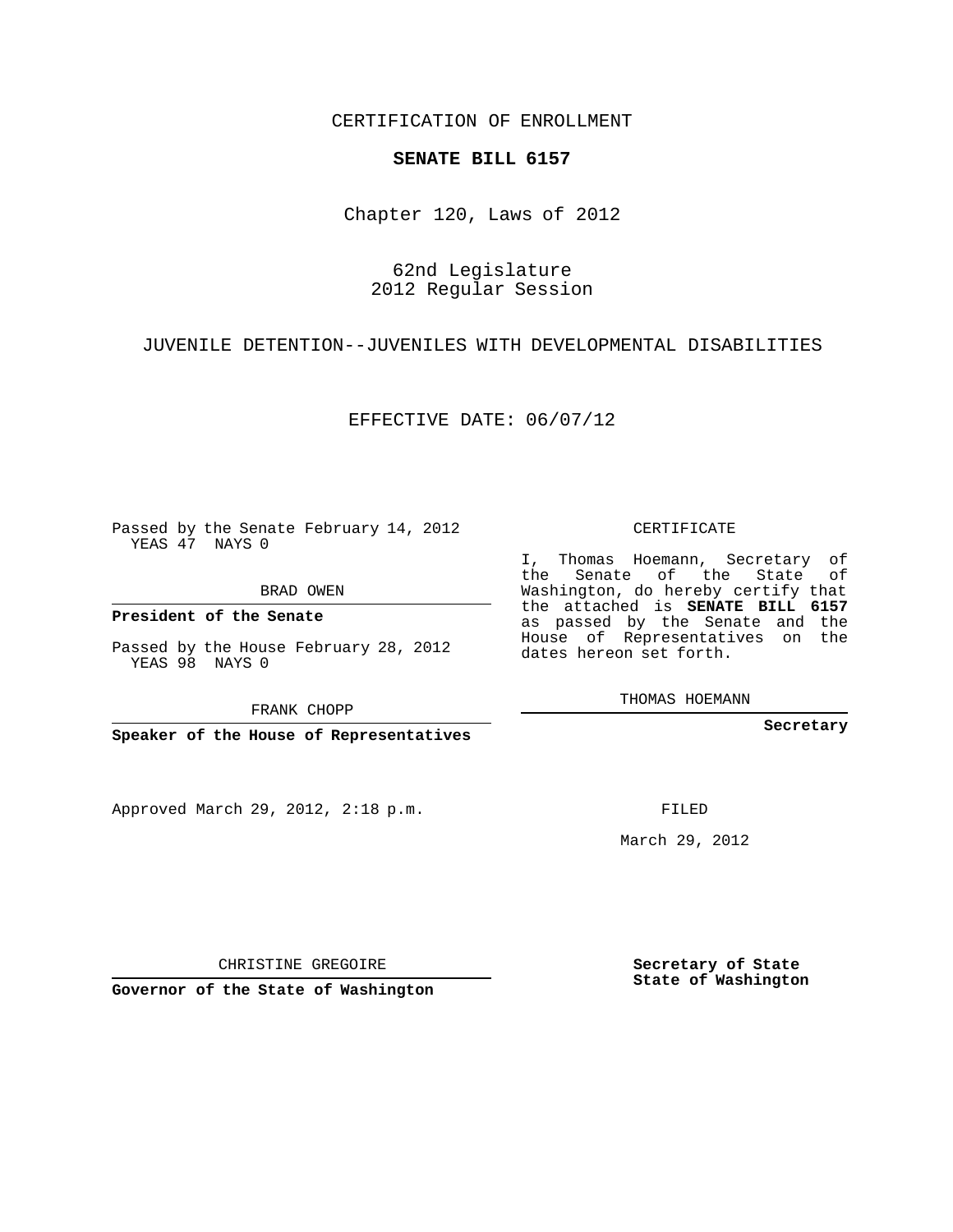## **SENATE BILL 6157** \_\_\_\_\_\_\_\_\_\_\_\_\_\_\_\_\_\_\_\_\_\_\_\_\_\_\_\_\_\_\_\_\_\_\_\_\_\_\_\_\_\_\_\_\_

\_\_\_\_\_\_\_\_\_\_\_\_\_\_\_\_\_\_\_\_\_\_\_\_\_\_\_\_\_\_\_\_\_\_\_\_\_\_\_\_\_\_\_\_\_

Passed Legislature - 2012 Regular Session

**State of Washington 62nd Legislature 2012 Regular Session**

**By** Senators Delvin, Hargrove, Stevens, Benton, Ericksen, and Parlette

Read first time 01/12/12. Referred to Committee on Human Services & Corrections.

 1 AN ACT Relating to juvenile detention intake standards for 2 juveniles who are developmentally disabled; and amending RCW 13.40.038.

3 BE IT ENACTED BY THE LEGISLATURE OF THE STATE OF WASHINGTON:

 4 **Sec. 1.** RCW 13.40.038 and 1992 c 205 s 105 are each amended to 5 read as follows:

 (1) It is the policy of this state that all county juvenile detention facilities provide a humane, safe, and rehabilitative environment and that unadjudicated youth remain in the community whenever possible, consistent with public safety and the provisions of chapter 13.40 RCW.

11 (2) The counties shall develop and implement detention intake 12 standards and risk assessment standards to determine whether detention 13 is warranted, whether the juvenile is developmentally disabled, and if 14 ((so)) detention is warranted, whether the juvenile should be placed in 15 secure, nonsecure, or home detention to implement the goals of this 16 section.

17 (3) Inability to pay for a less restrictive detention placement 18 shall not be a basis for denying a respondent a less restrictive